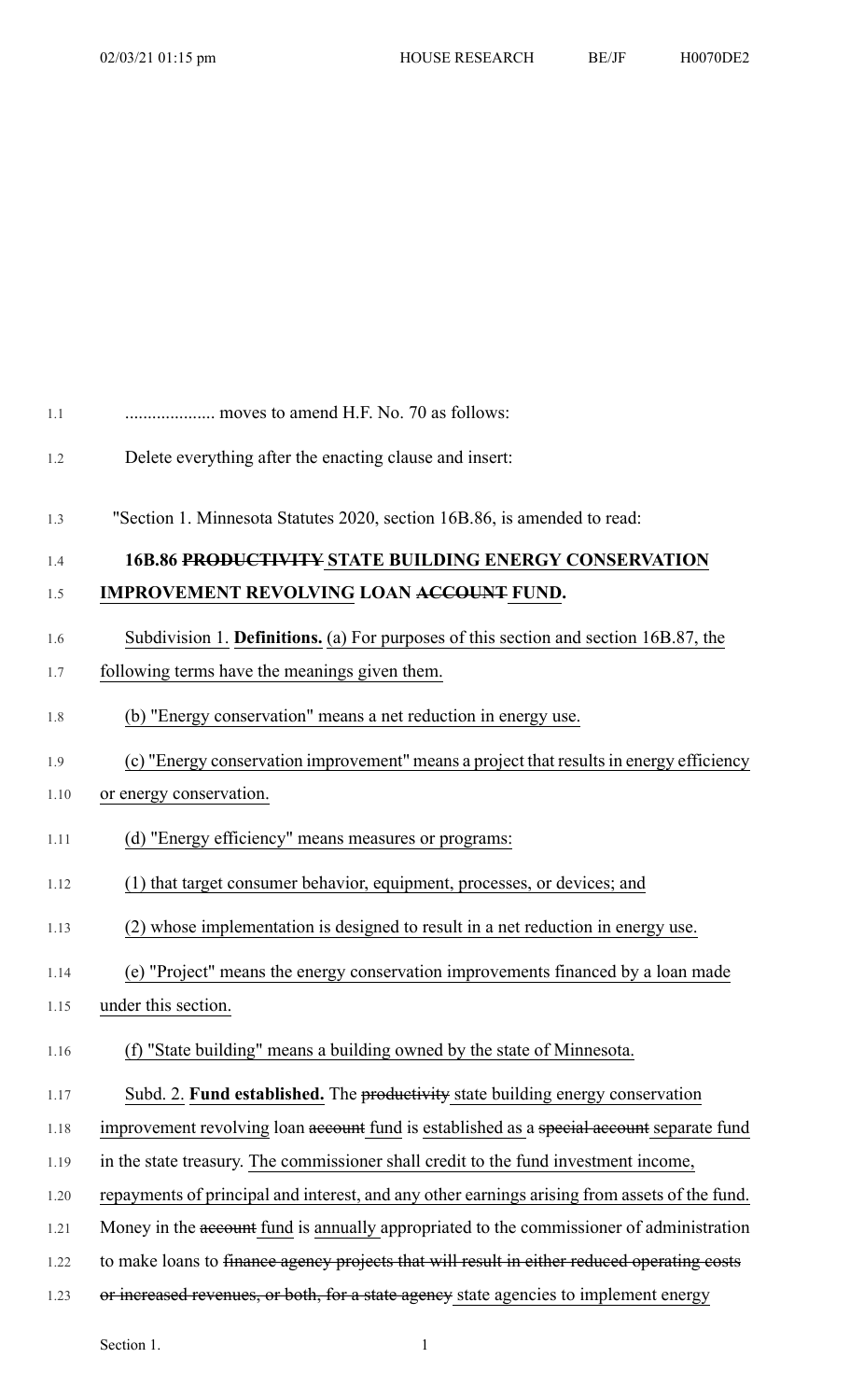| 2.1  | conservation and energy efficiency improvements in state buildings under section 16B.87.       |
|------|------------------------------------------------------------------------------------------------|
| 2.2  | Money in the fund remains in the fund until expended.                                          |
| 2.3  | <b>EFFECTIVE DATE.</b> This section is effective the day following final enactment.            |
| 2.4  | Sec. 2. Minnesota Statutes 2020, section 16B.87, is amended to read:                           |
| 2.5  | 16B.87 AWARD AND REPAYMENT OF PRODUCTIVITY STATE BUILDING                                      |
| 2.6  | ENERGY IMPROVEMENT CONSERVATION LOANS.                                                         |
| 2.7  | Subdivision 1. Committee. The Productivity State Building Energy Conservation                  |
| 2.8  | Improvement Loan Committee consists of the commissioners of administration, management         |
| 2.9  | and budget, and revenue commerce. The commissioner of administration serves as chair of        |
| 2.10 | the committee. The members serve without compensation or reimbursement for expenses.           |
| 2.11 | Subd. 2. Award and terms of loans. (a) An agency shall apply for a loan on a form              |
| 2.12 | provided developed by the commissioner of administration that requires an applicant to         |
| 2.13 | submit the following information:                                                              |
| 2.14 | (1) a description of the proposed project, including existing equipment, structural            |
| 2.15 | elements, operating characteristics, and other conditions affecting energy use that the energy |
| 2.16 | conservation improvements financed by the loan modify or replace;                              |
| 2.17 | (2) the total estimated project cost and the loan amount sought;                               |
| 2.18 | (3) a detailed project budget;                                                                 |
| 2.19 | (4) projections of the proposed project's expected energy and monetary savings;                |
| 2.20 | (5) information demonstrating the agency's ability to repay the loan; and                      |
| 2.21 | (6) any additional information requested by the commissioner.                                  |
| 2.22 | (b) The committee shall review applications for loans and shall award a loan based upon        |
| 2.23 | criteria adopted by the committee. The committee shall determine the amount, interest, and     |
| 2.24 | other terms of the loan. The time for repayment of a loan may not exceed five years.           |
| 2.25 | Subd. 3. Repayment. An agency receiving a loan under this section shall repay the loan         |
| 2.26 | according to the terms of the loan agreement. The principal and interest must be paid to the   |
| 2.27 | commissioner of administration, who shall deposit it in the productivity state building energy |
| 2.28 | conservation improvement revolving loan fund. Payments of loan principal and interest          |
| 2.29 | must begin no later than one year after the project is completed.                              |